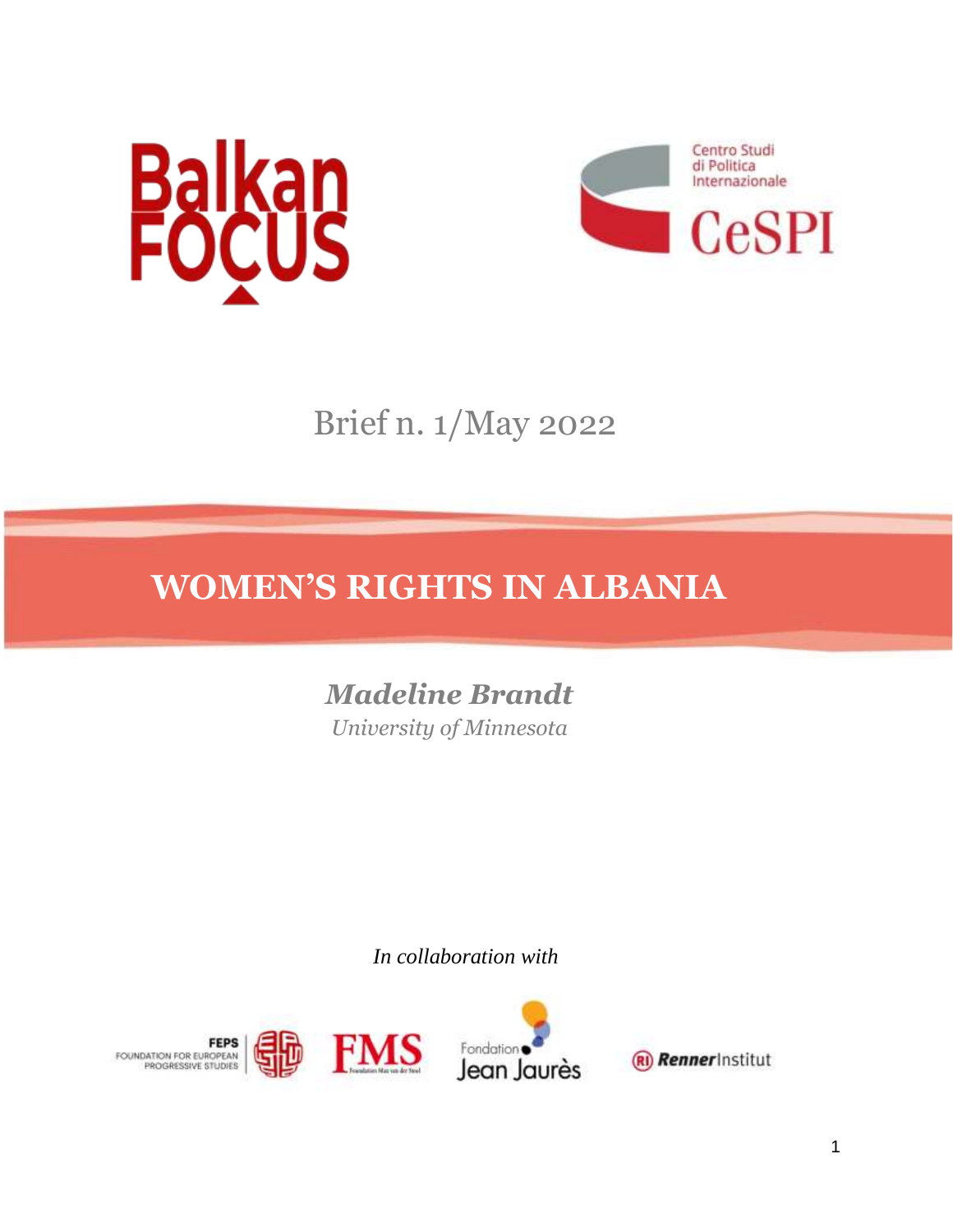This paper is the final research output of the 3-months international internship that *Madeline Brandt*, Italian Studies Minor, Global Studies Minor, Political Science, BA, College of Liberal Arts, University of Minnesota, spent at CeSPI in 2022, organized by IES Abroad Italy.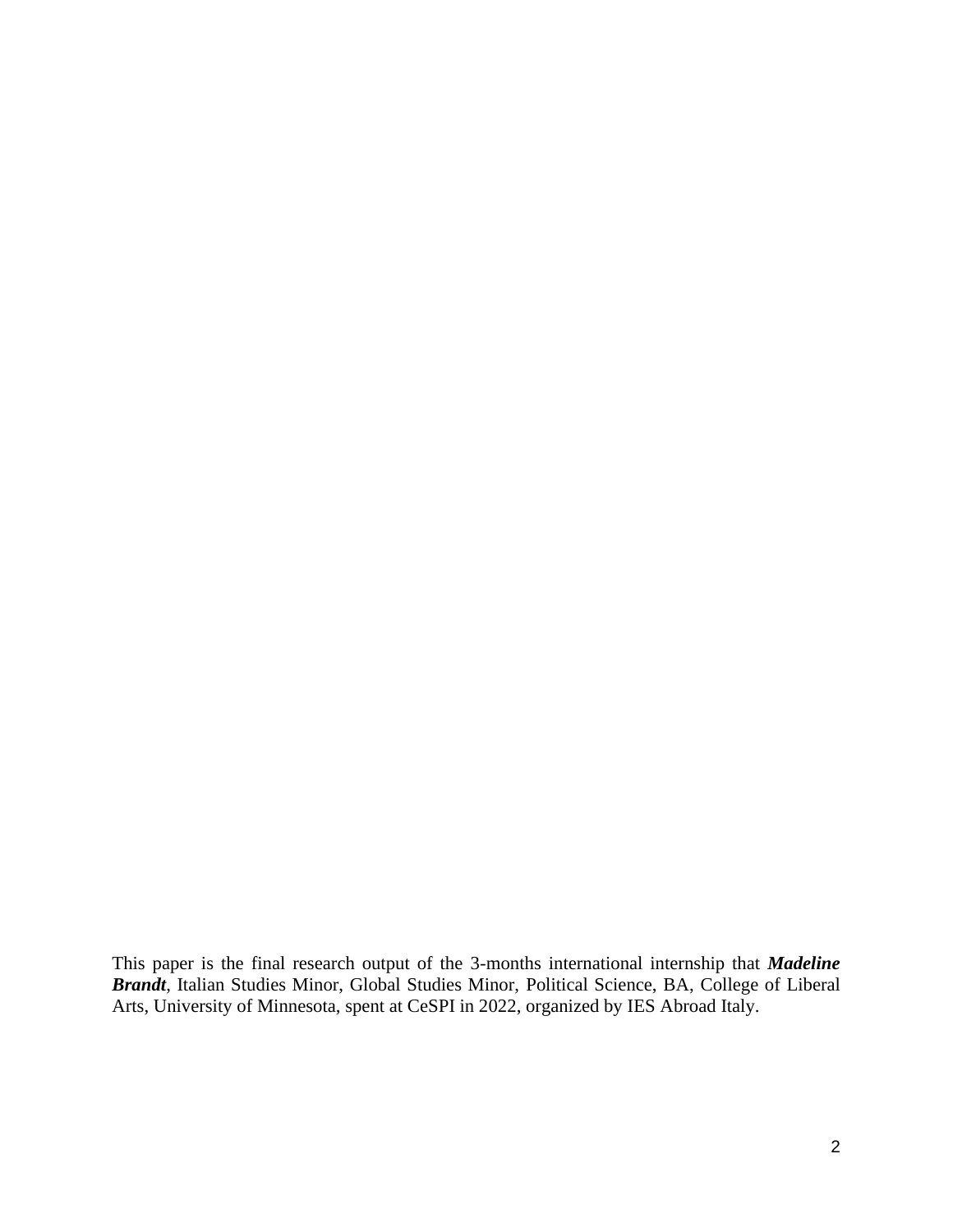#### **Introduction to Brief**

Within the Western Balkan country of Albania, Women have always taken a back seat to the men of the nation. For a long time, there has been mistreatment of a great number of Albanian women. This brief strives to examine the very basis of the women's rights violations and efforts to better the lives of women in Albania. Because Roma and Egyptian women are impacted differently by legislation, it is important that they are highlighted throughout. As a European Union candidate state, Albania has been under a magnifying glass for its lack of progress towards women's human rights. While there have been great strides in the policies that have been created to prevent abuse, violence and gender inequality, they have not been sufficiently implemented to the standards of both the European Union and specific United Nations conventions that Albania has signed onto.

Throughout this brief I will examine the differences in policy that Albania has attempted to use in order to better the lives of all women living within their country. Along with the country specific policy, we will look at what progress this means in terms of guidelines from both the European Union and The United Nations.

## **Overview of the situation of Albanian Women**

Albania has made a great deal of social progress throughout the recent ten, twenty years, however it must be noted that this progress is not without its downfalls. While most of the policies and actions have advanced the lives of women to some extent, some still fail to have any influence on the situation. This can be attributed to societal norms that have been held up even while policy and constitutional remarks have been made to clear a path for gender equality. Within Albanian society women are seen to be the homemakers in charge of the family activities, while the husband is the breadwinner with a job that supports the family. Across the world, and mainly in southern Europe, women still feel the impacts of the detrimental stereotypes. These ideas of women are further reinforced in the education system, making it challenging for the next generation to make a new set of gender definitions.<sup>1</sup> Because of the stereotyping, women have less aspiration to break the norms that they have only ever known. Thus contributing to a mindset of depending on a husband to provide for not only herself but the family.

Financial independence for Albanian women can further explain the effects that the social norms have had. The result of women being seen as "less" than men within Albanian society has allowed for a lack of economic freedom for women. The important aspect of economic freedom that has caused many issues to come up is that men have been the ones to own property. Meaning women do not have their name on a deed to a house that they have cohabitated for the majority of their adult lives. As a result of this, when women apply for a loan, for example to start a business, they do not have any collateral to help increase their chances of being approved. Thus resulting in less mobility for them to support themselves rather than being dependent on their significant other. Another issue that comes as a result is that women are subjected to more domestic violence because they are unable to leave their abuser due to lack of resources. Gender Based Violence (GBV) is very prevalent and an issue that must be examined. GBV is perceived to be a problem that exists within the family and thus needs to be handled as a private matter.

<sup>1</sup> [CEDAW Shadow Report\(](https://tbinternet.ohchr.org/Treaties/CEDAW/Shared%20Documents/ALB/INT_CEDAW_NGO_ALB_46_7925_E.pdf)2006)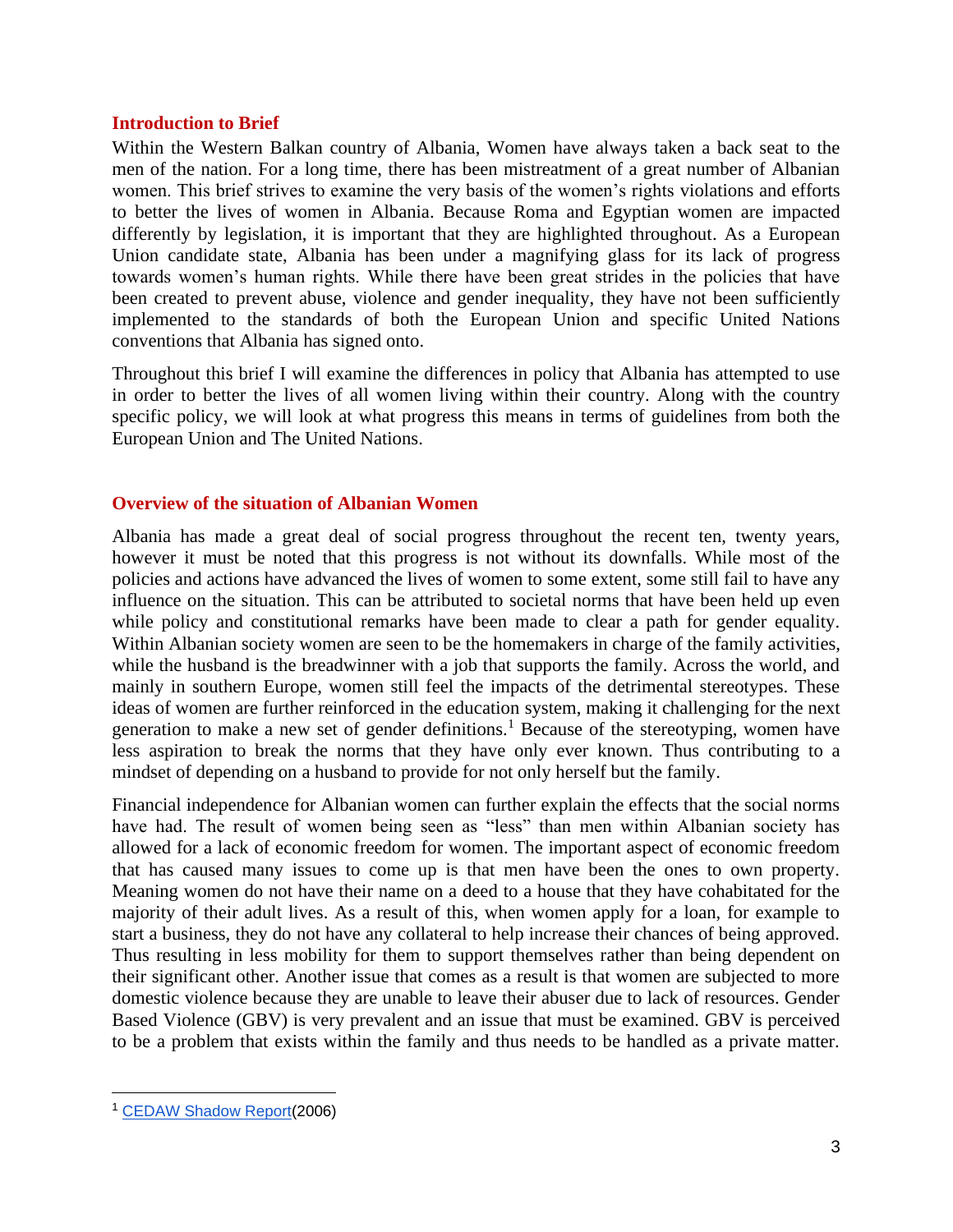Currently there is no direct Penal Code against violence exerted by those within one's family.<sup>2</sup> There have been steps taken to combat both of these issues, but again, they have not proved to be implemented in a way that changes the mindset of Albanian people.

While women have proved to have fallen victim to some stereotypes, they have been increasing their numbers within the employment sphere. The amount of women who are employed has increased from 58.3 percent in 2016 to  $61.6$  in 2019.<sup>3</sup> Of course there are negatives that come with the positives, and that is that the gender stereotypes come into play even when women are able to have a job. The negative aspect that is being referenced is harassment within the workplace. The patriarchal framework at play within the workforce in Albania has allowed for harassment to be an item that is again brushed under the rug and "handled privately" or not handled at all. There are policies in place that allow all persons the ability to sue for harassment at work. Again, women in most cases do not speak up and remain silent. While harassment is not necessarily taken seriously, discrimination is. The Albanian constitution states that it is a fundamental right of Albanian people to be free from discrimination in all aspects of life. In the case of the workplace, the constitution says that all aspects of employment must be free of discrimination based on gender. While there are unions in place that work on the protection of these rights, there is still a lack of confidence to report the discrimination or harassment without feeling scared.<sup>4</sup>

Women are not the only subject to a lack of protection, the LGBTO+ community faces little to no protections. Within Albanian society, homophobia is rampant amongst all people. The result is almost no policies protecting those who identify beyond the boundaries of heterosexuality and the binary gender system. Moreover, law forbids lesbian/gay couples from having their own families or adopting children.<sup>5</sup> A second example is that there is no legislation in place that recognizes same-sex marriage.<sup>6</sup>This situation is again, a common occurrence not just in Albania but across southern Europe. Later in this brief there will be more information regarding the advancements made for LGBTQ+ communities, but these advancements are few in number and further show the lack of attention this group is receiving.

Each of the aspects mentioned thus far are important when looking more in depth into the lives of Albanian Women and the issues that they face.

# **European Union and United Nations on Women's Rights in Albania**

The enlargement of the European Union (EU) involves the many steps that country candidates must take in order to be at the standards as required by the EU and its many institutions. When working on meeting the requirements laid out, a country must sign on to different conventions and ratify them. While ratification means that it is put into practice within the country, countries still continue to fall short on the promises made within that convention. In the case of Albania,

<sup>2</sup> [Albania: Gender and Women's Human Rights Issues\(](https://www.proquest.com/docview/236984367?parentSessionId=C1WBV277shbk0SSbNVDML4pFBuFgHBSIKZgozA1ropg%3D&pq-origsite=primo&accountid=14586)2002)

<sup>&</sup>lt;sup>3</sup> Fifth Periodic Report by Albania to the Committee on Elimination of Discrimination against [Women\(](https://docstore.ohchr.org/SelfServices/FilesHandler.ashx?enc=6QkG1d%2fPPRiCAqhKb7yhsgcjdm0xgERNaIXh22nhTUlZo7a5mUhHsmx2ZdVC92cKdFE%2bauMKDt1brpt751F2cl29KUleHhqxWuq7MTg2dMcV1xLf3B%2f7bABX3PQAQWk%2f)2021)

<sup>4</sup> [The Albanian Legal Framework on Non-Discrimination and Gender Equality in Employment](https://academicus.edu.al/nr5/Academicus-MMXII-5-131-142.pdf)  [Relationships\(](https://academicus.edu.al/nr5/Academicus-MMXII-5-131-142.pdf)2012)

<sup>5</sup> See Footnote no. 1

<sup>6</sup> Albania 2021 Report - [European Commission Communication on EU Enlargement Policy\(](https://ec.europa.eu/neighbourhood-enlargement/document/download/7532fb68-5bd9-4620-ae9c-1df47d34b919_en?filename=Albania-Report-2021.pdf)2021)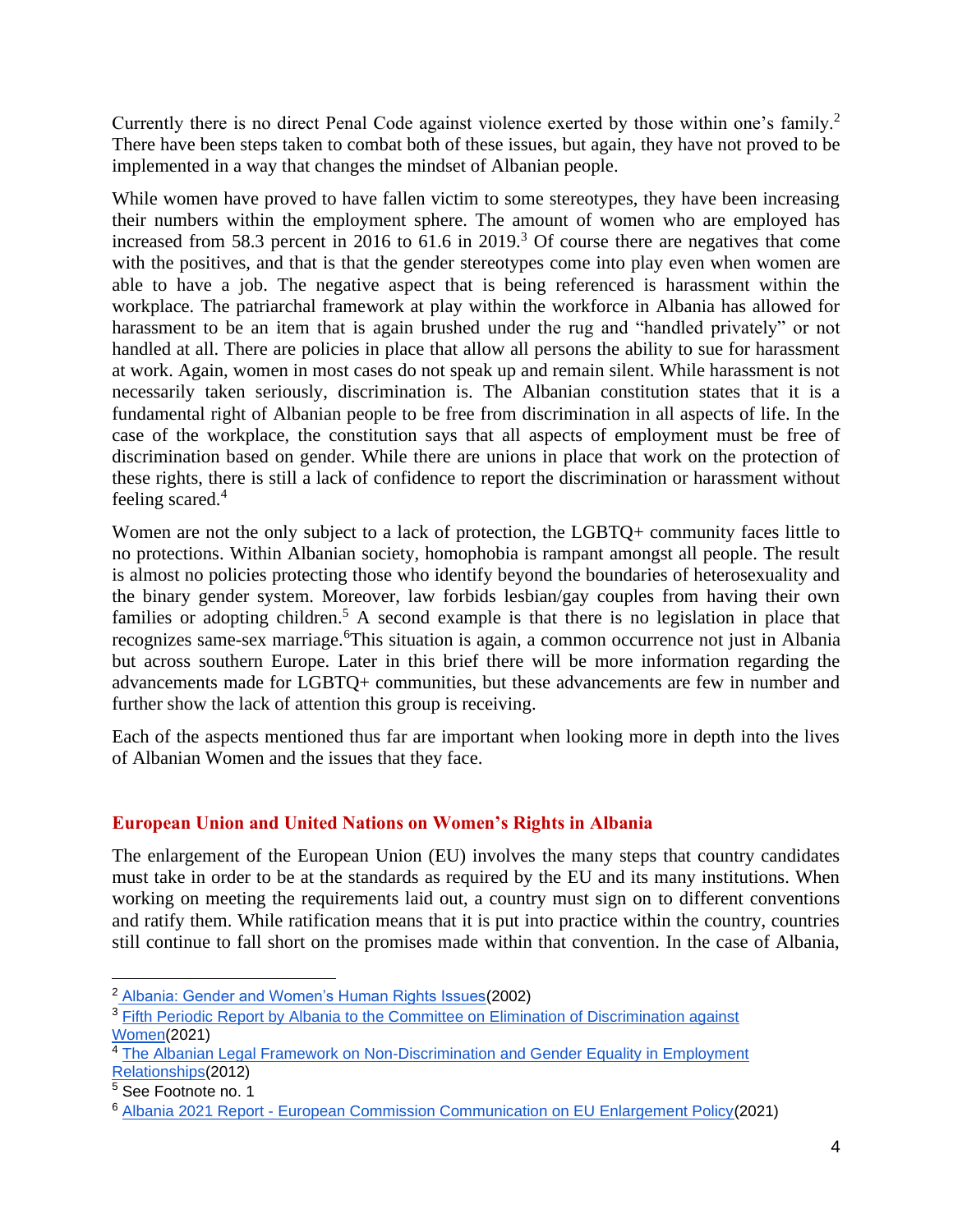they are well on their way to becoming a member of the EU, however they still have much to improve on before they are one-hundred percent eligible. Signing onto conventions put forth by the United Nations (UN) can help boost the standards that are assessed by the EU. Therefore Albania has signed onto many conventions that promote a society that will be in line with the standards of the EU.

Because Albania is assessed on a yearly basis by both the EU and the different committees within the UN, they are held accountable for their actions that they have or have not taken. Albania has signed onto many conventions and resolutions for both the EU and UN, however the focus of this section will be the main documents that govern a better country for women. The documents that will be examined are the following: UN Convention on the Elimination of Discrimination Against Women (CEDAW) and the Albania 2021 Report - 2021 Communication on EU Enlargement Policy done by the European Commission. Through analysis of these documents, as well as evaluations completed by the UN and EU, it can be concluded that Albania is on a good track for both EU membership and remaining in good standing with the UN.

# CEDAW

The first document that shows the progress within Albania is the CEDAW. This convention was ratified by the Albanian Parliament in 1993. The aim of this convention is for nations to implement measure to eliminate all forms of discrimination within the workplace and throughout daily life. Through this document, women have a better chance at gaining full equality amongst their peers. Specifically the document defines discrimination in Article no. 1 as:

"any distinction, exclusion or restriction made on the basis of sex which has the effect or purpose of impairing or nullifying the recognition, enjoyment or exercise by women, irrespective of their marital status, on a basis of equality of men and women, of human rights and fundamental freedoms in the political, economic, social, cultural, civil or any other field."<sup>7</sup>

The committee who governs using this definition as their main guiding tool (the Committee on the Elimination of Discrimination against Women) requires that states who are signed onto the convention submit a report at least every 4 years to be evaluated. The committee goes through each of the articles within the convention and analyzes what the country has reported to them, then the committee gives recommendations to work on. The most current report for Albania is the most helpful tool in analyzing how well the country is meeting the convention's standards. This report was sent to the UN in January of 2021. The committee responded in March 2022 with a list of questions and issues. This document will help to understand the current situation at which Albania is presently in.

Throughout the document there are many recommendations, but one of the more notable things that is continuously brought forward is that Albania is lacking in providing information to the public about the actual policies and mechanisms available to them. This issue is nothing new as the public has always lacked knowledge of what their government is doing and what their government has available to them. As illustrated in the section "Gender Based Violence" Albania lacked proof that there had been substantial steps taken to increase the number of GBV reports

<sup>7</sup> [Convention on the Elimination of All Forms of Discrimination against Women\(](https://www.ohchr.org/en/instruments-mechanisms/instruments/convention-elimination-all-forms-discrimination-against-women)1981)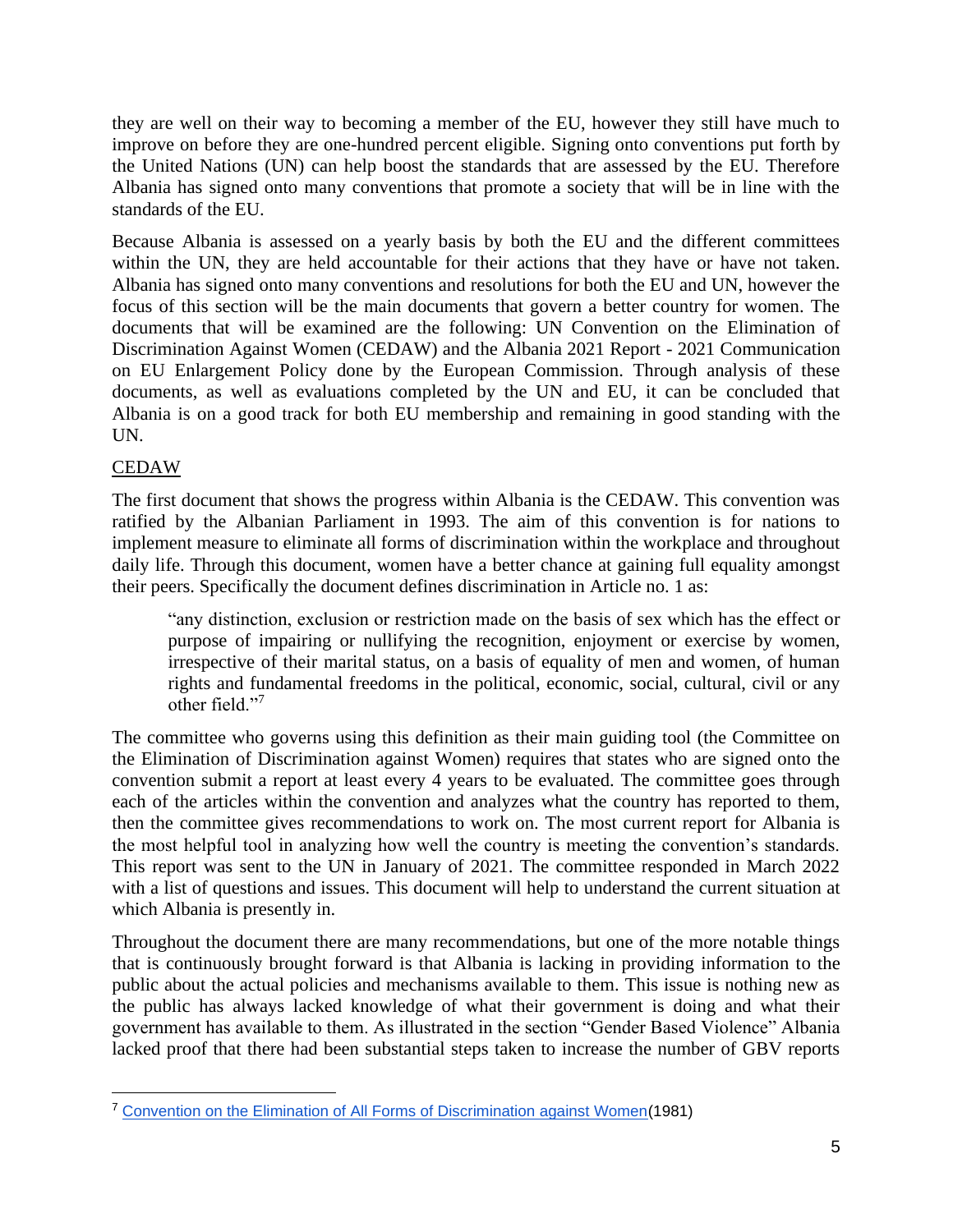that were actually followed through. This could be a sign that Albania has not been successfully following through with their claims made in their report. Meaning, protection orders that were filed were potentially not enforced or processed in a timely manner to protect the victims.<sup>8</sup> A failure like this could mean that women are put at risk of being in contact with their abuser. The state has a responsibility to act in a timely manner to protect their women, and the Albanian government has shown to not be responsive. While the timeliness of the actions taken by authorities is lower than expected by the committee, Albania did show progress in that there were more cases of domestic violence and discrimination reported.<sup>9</sup> This is good news for Albania because in the past the stigma that surrounded a report caused many victims to stay silent. For Albanian society this is a step in taking down the patriarchal stereotypes that continue to be detrimental to the lives of Albanian women. During the COVID-19 pandemic the situation of GBV was only exacerbated as women did not have the resources to leave their housing with their abusers. The Committee recommended that there be an increase in social services accessibility for women and girls. This would mean an increase in things like safe accommodations and programs for the empowerment of women and girls in Albania.

The Albanian government concluded in their report that Women's participation in decision making was almost completely implemented. Meaning women have more voices when making decisions that have a wide impact. A step that has been taken to improve this was changing the Electoral code in 2015 to increase gender quotas from 30 to 50 percent for candidates running for Municipal councils. Another step taken to further this goal is that women have been a bigger part of peacekeeping missions as well as more involvement within the police force. However there is still a lack in actually empowering young women to aspire to hold these positions. This could prove to be detrimental in the future.<sup>10</sup>

While empowerment is lacking in the youth sphere, Albania's strategic goal no. 3 of economic and social empowerment of women and men is almost completely implemented. This result comes about because there have been training programs put in place to enhance the skills needed to be a part of the workforce. Women have also gotten improved loan assistance programs, helping them be able to start endeavors independently. Empowerment is important because it allows for equal competition amongst both men and women.

The last section within the CEDAW report that must not be ignored is the section pertaining to the lives of women who are in vulnerable groups. These groups would be women who have disabilities and/or are of Roma or Egyptian descent. These vulnerable populations are the ones who have consistently been victims discrimination and have been subject to unfair justice for the actions taken against them. The CEDAW report highlights that Roma women specifically do not have adequate access to housing opportunities, especially those who live in rural areas. As a result, these women are left in dangerous and even sometimes life threatening circumstances. The situation for women with disabilities is not any more positive than the previously mentioned situation. As Albania has failed to meet the specific measures laid out in the CEDAW General Recommendation no. 18 to protect the disabled women across the country. Thanks to this recommendation, countries are required to provide information on the measures that have been

<sup>&</sup>lt;sup>8</sup> Committee on the Elimination of All Forms of Discrimination against Women: List of Issues and [Questions for Albania\(](https://docstore.ohchr.org/SelfServices/FilesHandler.ashx?enc=6QkG1d%2fPPRiCAqhKb7yhsgcjdm0xgERNaIXh22nhTUnwj%2fll%2flJiqZA9CrtC1E7Xmc8%2f34FAUvl%2bm4HFaUqg5cemv3e0%2fp1JusHwBUL99%2beyB9S9rtxTwrb2dYulRMK5)2022)

<sup>&</sup>lt;sup>9</sup>See footnote no. 3

<sup>10</sup>See footnote no. 3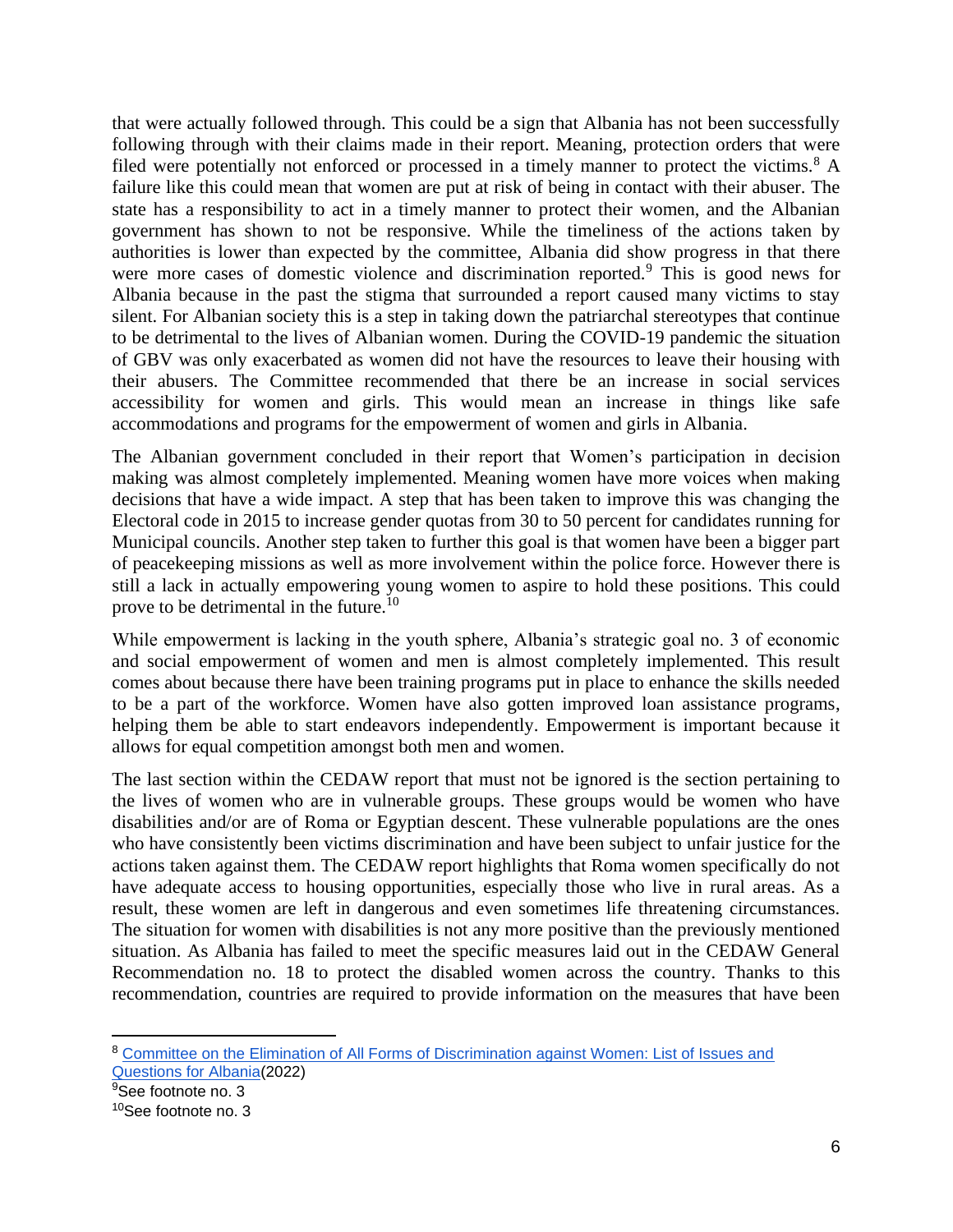taken to protect this vulnerable population. Albania however did not meet this standard and is thus questioned on how they have been protecting their disabled women populations.<sup>11</sup> While vulnerable groups do have specific protections in place to better their lives, Albania has failed to provide real proof of their own measures taken.<sup>12</sup>

## European Union Report

By being a membership candidate for the EU, Albania must meet standards set forth by the EU. The EU assesses each candidate on a yearly basis to see what progress has been made and to recommend further actions to help their candidacy. While this report is very extensive and informational, the relevant portions to women are Gender Equality, Healthcare, domestic Violence, governmental actions, and lastly harassment and discrimination in the workplace. Overall the EU evaluated Albania in 2020 as having a gender equality index of 7.4 points below the EU average.<sup>13</sup> It is important that Albania improves this position as Gender Equality is a main component of the social and human rights framework of the EU.

Under the Gender Equality section of the report on Albania, it is highlighted that domestic violence continues to affect the women of Albania at a higher rate than any other group in the country. Along with this gender-based violence continues to be prosecuted at less than favorable numbers. In 2020, of the 4,701 cases of domestic violence that were identified and processed, only 535 perpetrators were arrested. Another statistic to further this theme is that there were 7 murders identified within families, 6 of the 7 victims were women. These harrowing statistics shed light on the actions taken by Albania to improve this situation. They have not only increased public funding for victims of these crimes, but they have also created shelters and a national helpline specifically for victims of domestic violence. Another important action that makes their situation good is that 61 municipalities have local mechanisms for reporting the GBV, which is an increase from the previous year.<sup>14</sup> The EU feels these actions have helped contribute to a better environment for women, but there is still room for improvement.

Other important areas of improvement as mentioned by the EU report are healthcare policies and procedures, and lastly the actual actions taken by the government to improve legislation for women. The legislation aspects go hand in hand with the main recommendation that implementation strategies must be improved to have actual results. The EU has more information regarding the places of improvement but these are not as relevant to the nature of this brief.

Both the UN and EU help to shed light on the situation currently affecting Albanian women, and how Albania has done work to improve this situation. The steps taken will ultimately help their chances at becoming a member of the EU sooner than later.

# **Current Policy and Mechanisms in place**

Albania has truly come a long way in the last 20 some years, and that can be reflected in the policies and mechanisms that have been created and implemented in that time. Of the Laws in place to protect women, Law no 9970 titled " On Gender Equality in Albania" has had the

<sup>11</sup> [General recommendation No. 18: Disabled Women\(](https://tbinternet.ohchr.org/Treaties/CEDAW/Shared%20Documents/1_Global/INT_CEDAW_GEC_4729_E.pdf)1991)

<sup>12</sup> See footnote no. 8

<sup>&</sup>lt;sup>13</sup> See footnote no. 6

<sup>&</sup>lt;sup>14</sup> See footnote no. 13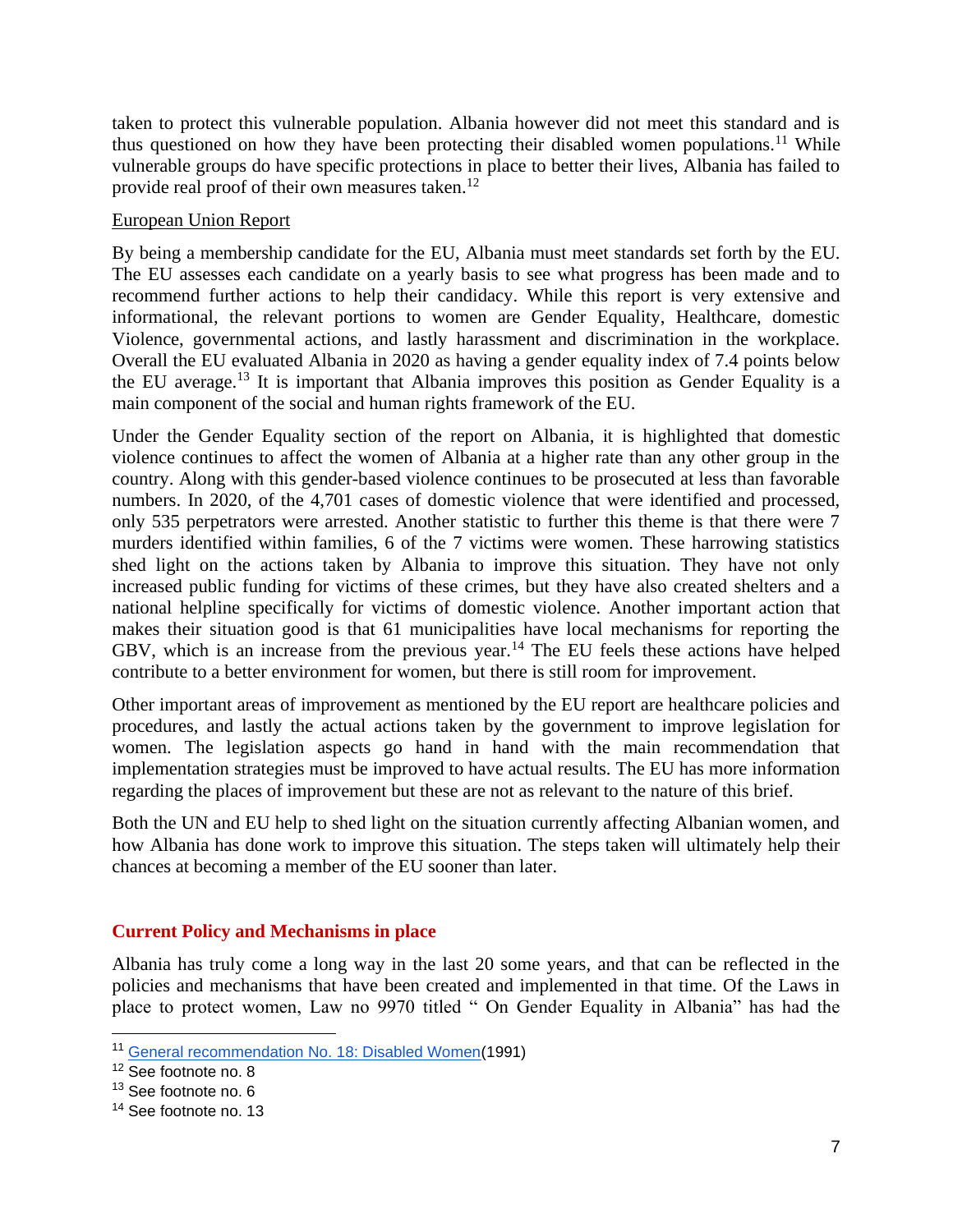biggest impact on the environment in Albania for women. To further explore this law Article no. 2 gives the greatest overview of the main ideas present in the law:

"a) To ensure effective protection from gender discrimination as well as any other form of behaviour that encourages gender discrimination; b) To define measures guaranteeing equal opportunities among men and women to eliminate gender based discrimination in any of its forms; c) To define the responsibilities of central and local state authorities for developing and enforcing laws and policies in support of encouraging gender equality in the society."

In summary, the law aims to give men and women equal access to participation in all aspects of life regardless of their gender.

Within the law itself, Article no. 7 lays out how and why the government agencies and other groups must implement and incorporate the items provided within the law to better the environment for both genders. Interestingly enough, it has been noted by many that there is a lack of actual mechanisms that help this law be implemented in day-to-day life for Albanian citizens.<sup>15</sup>

However, the mechanisms in place have been fairly effective and have contributed to the great change seen in Albanian society. One of the most notable of these mechanisms is "The People's Advocate" or also known as "Ombudsman"(PA). Established in 2000, this mechanism "defends the rights, freedoms and lawful interests of individuals from unlawful and incorrect acts or omissions of public administration bodies as well as third parties acting on its behalf". Created as a part of the rebuilding that took place from 1991 to 2000. This institution is split into five bodies: Administration and Citizens, Special, General, Children Rights Protections, and lastly, the National Mechanism for Prevention of torture (NPM). This office acts on the basis of complaints or requests submitted to their office. The PA then makes recommendations to the administration body who caused the victim's suffering. Through these recommendations the PA hopes to promote transparency and accountability of governmental organizations, as well as, using their power to help Albania integrate into the EU. While this institution can help women immensely in most cases, they are limited to protections of women only when the complaint has to do with public institutions.<sup>16</sup>

Another body within Albania that is working towards a better Albania for all is the National Council on Gender Equality. Created in 2017, it is "the advisory body for leading, determining and developing state policies on gender equality, as well as for coordinating, implementing, monitoring and evaluating policies and measures to prevent and combat all forms of violence covered by the Istanbul Convention." This group is composed of nine representatives from line ministries, as well as three representatives from civil society that are selected on the basis of criteria determined by the council members.<sup>17</sup> The council is important in coordinating measures from one institution to another and to push policies forward that would otherwise sit at the bottom of the list.

<sup>15</sup> [Law No. 9970 "On Gender Equality in Albania"\(](https://www.legislationline.org/documents/id/16425#:~:text=This%20law%20regulates%20fundamental%20issues,advancement%20of%20all%20social%20spheres.)2008)

<sup>16</sup> [The People's Advocate\(](https://ennhri.org/our-members/albania/)2022)

<sup>&</sup>lt;sup>17</sup> Report on the Implementation of Recommendations Addrressed to Albaniaa by the Committee of the Parties [of Council of Europe Convention on Preventing and Combating Violence Against Women and](https://rm.coe.int/albania-report-on-the-implementation-of-the-reccomendations-from-cp-ic/1680a30d7f)  [Domestic Violence \(Istanbul Convention\)\(](https://rm.coe.int/albania-report-on-the-implementation-of-the-reccomendations-from-cp-ic/1680a30d7f)2021)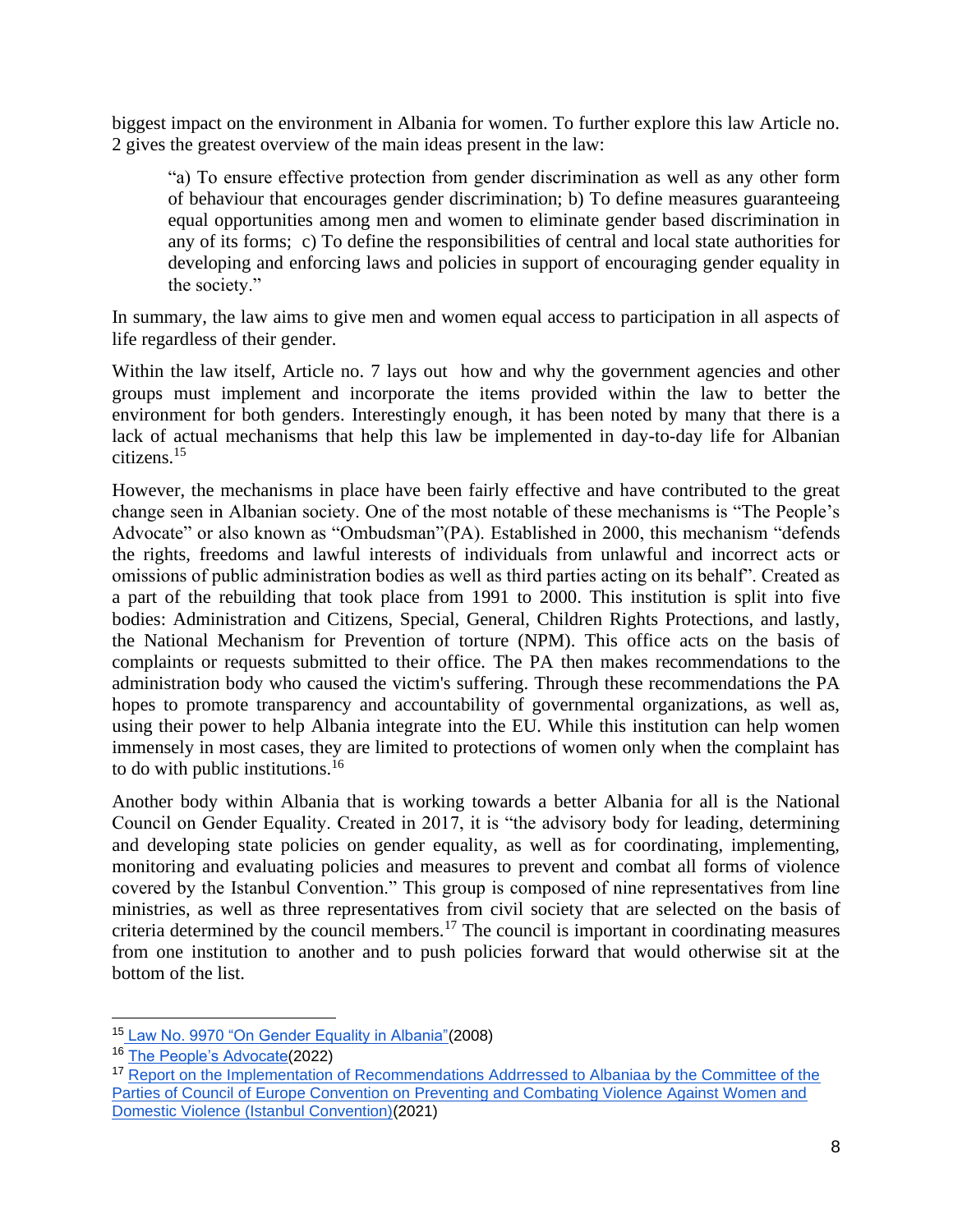Many smaller scale actions that have been taken by Albania have had great impacts on the furthering of gender equality. Firstly, many of the actions are aimed at the reduction in GBV amongst Albanian women. One of the actions taken was the creation of awareness events. Albania took part in the 16 days of activism against gender-based violence since 2016, starting November 25 and lasting until December 16. Within these 16 days, the Commissioner for Protection from Discrimination organized specific awareness events that shed light on the discrimination felt by the minority group of Roma and Egyptian women. Another important mechanism that was previously mentioned was the National counseling line. This is a 24-hour service that was still active during the COVID-19 Pandemic. Next there has been legal aid made free for any citizen to call and receive legal assistance. Whether it be "allocation of state funds, raising the community's awareness or increasing access to legal clinics". Each of these different mechanisms have helped to alleviate issues in Albanian society.<sup>18</sup>

The area of healthcare is also of concern for creating an equitable country for men and women. There still exists some differences in the healthcare system for men and women, but the actions described next have helped to semi-solve this discrepancy. The creation of integrated healthcare for women across all health centers within the country. "The service aims to reduce maternal and perinatal diseases and mortality, decrease the number of unwanted pregnancies, unsafe abortions, early pregnancies, premature and under-weight births, and to provide safe abortion services and STD controls." Through these services, Albanian women aged 35-70 can receive health checks for free, resulting in increased accessibility to healthcare. Sexual and reproductive health is also a major part of the equation. There has been an increase in quality Sex Education programs by the name of " The Life Skills and Sex Education Programme". This program makes women more prepared for safe sexual relations through the teachings of highly trained persons.<sup>19</sup>

The last mechanism to be talked about is the Ministry of Labor and Social Affairs who created the Equal Opportunities Directorate. This department focuses on "formulating and developing policies to promote equality in areas such as gender equality, equality / inequality in skills, problems of ethnic, linguistic and ethno-cultural, age disparity, the generational of racial, etc". Through these focuses, they hope to increase women's participation in the labor force, as well as increasing their presence in political and cultural aspects of Albania. Their duties consist of formulating, proposing, drafting, supervising, cooperating, and coordinating policies and projects. This mechanism has helped increase the amount of policies pertaining specifically to women. $20$ 

## **Movements Fighting for Women's Rights**

The Albanian government would not be where they are with gender equality without the organizations advocating for the deserved rights. The majority of Non-Governmental Organizations in existence within Albania are fighting for women and children.<sup>21</sup> Of the many organizations working for women, the three that will be focused on are the following: The

<sup>&</sup>lt;sup>18</sup> See footnote No. 3

<sup>&</sup>lt;sup>19</sup> See footnote No. 3

<sup>20</sup> See footnote No. 4

<sup>21</sup> See footnote No. 1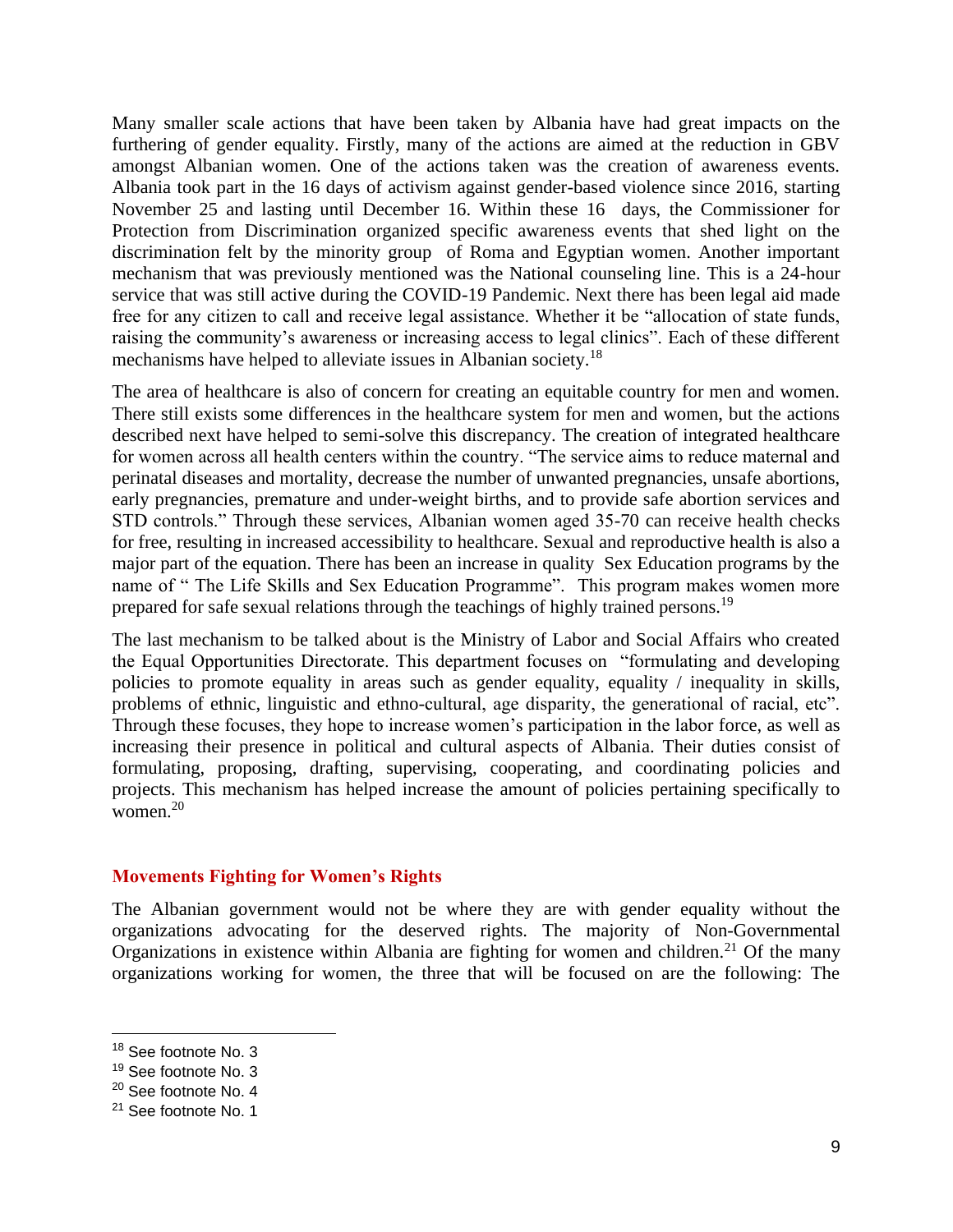Albanian Women's Empowerment Network, Gender Alliance for Development Center, and Association of Women and Girls with Social Problems.

The Albanian Women's Empowerment Network is one of the key players in the advocacy sphere for women. It was created in 2009 with the aim to strengthen the connections between other NGOs working on women's rights advancement. It is a network of organizations across the entire country. The mission of this overarching network is to "focus on protection and promotion of women's rights and advancement of gender equality issues in Albania". Their main thematic areas include: violence against girls and women; socio-economic empowerment of girls and women; participation of women in politics and decision making. Important research done by this organization has been conducted on Intimate PArtner Violence and Sexual violence among young people. This research uncovered that women and girls feel the most threatened by violence. It also shed light on the mentality that many women have that men are superior to women. They lastly uncovered that the perception of gender-based violence has worsened during the pandemic. This network has made communication amongst organizations possible and has strengthened the advocacy network. $^{22}$ 

Next, the Gender Alliance for Development Center is another key player in the advocacy sphere. Established in 1994, this group's mission statement is "GADC acts to advance human rights from the perspective of gender equality and equity through gender actions, policy development and gender analysis". The main avenues through which this organization works is research and advocacy. They are also a part of many national organizations fighting for women's rights. Some examples of their work are institutionalizing quality rehabilitation and integration services for violence survivors, as well as, empowering women working in the garment and footwear industry.<sup>23</sup>

Finally, the Association of Women and Girls with Social Problems, one of the most important organizations. Established in 1990 in the Durres Region of Albania (midwest area of the country), AWGSP "aims to promote gender equality in society and protect the rights of the marginalized women in this region". Their advocating and lobbying in the past has led to improvements in the legal, social and policy areas within Albania. Some of their work includes supporting victims of GBV through different opportunities. Their biggest work was when they helped draft Albania's National Action Plan on Women, Peace, and Security in accordance with resolution 1325 passed by the UN security council and later adopted in 2018. This resolution calls for women to participate in peacebuilding, be protected from human rights violations and have access to justice. The resolution also requires nations to create National Advancement plans to meet the standards set out within the articles of the resolution. AWGSP helped Albania draft their own plan for this. $24$ 

## **Analysis and Conclusions**

While this brief just barely touches the surface on the current situation that Albanian women are facing and have faced, it is important to recognize that the progress made while impressive still is lacking in order to meet countless standards. The COVID-19 pandemic as well as the 6.4

<sup>22</sup> [Albanian Women's Empowerment Network\(](https://awenetwork.org/?lang=en)2022)

<sup>23</sup> [Gender Alliance for Development Center\(](https://www.gadc.org.al/)2022)

<sup>24</sup> [Association of Women and Girls with Social Problems\(](http://www.siguria-paqja.al/?q=en)2022)